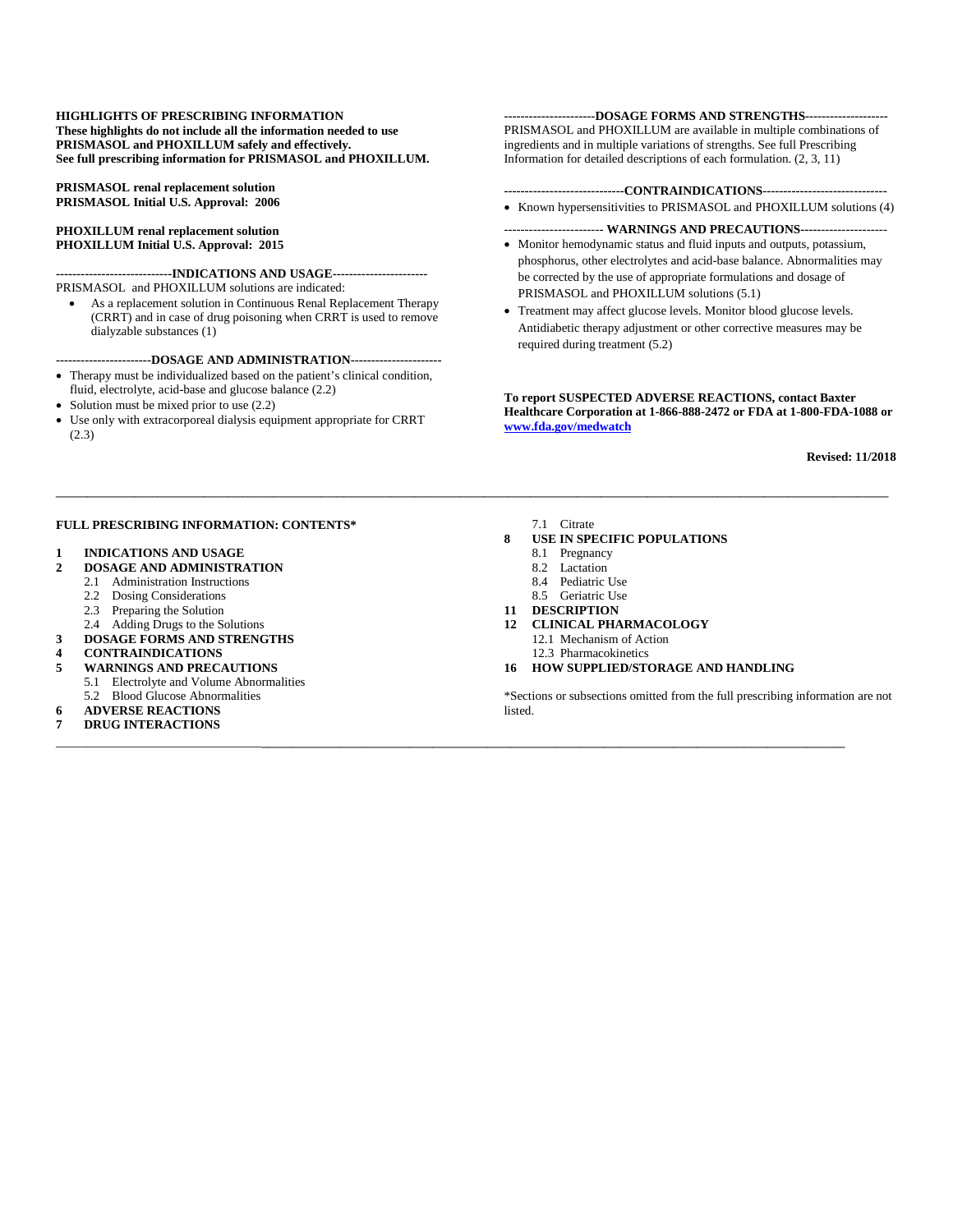# **FULL PRESCRIBING INFORMATION**

# **1 INDICATIONS AND USAGE**

PRISMASOL and PHOXILLUM solutions are indicated in pediatric and adult patients for use as a replacement solution in Continuous Renal Replacement Therapy (CRRT) to replace plasma volume removed by ultrafiltration and to correct electrolyte and acid-base imbalances. They may also be used in case of drug poisoning when CRRT is used to remove dialyzable substances.

# **2 DOSAGE AND ADMINISTRATION**

# **2.1 Administration Instructions**

Visually inspect PRISMASOL and PHOXILLUM for particulate matter and discoloration prior to administration.

Administration should only be under the direction of a physician competent in intensive care treatment including CRRT. Use only with extracorporeal dialysis equipment appropriate for CRRT.

The prepared solution is for single patient use only.

Aseptic technique should be used throughout administration to the patient.

Discard any unused solution.

# **2.2 Dosing Considerations**

PRISMASOL replacement solutions contain 4 different combinations of active ingredients (7 different products with varying ingredient amounts). PHOXILLUM replacement solutions contain 2 different combinations of active ingredients (2 different products with varying ingredient amounts). PRISMASOL and PHOXILLUM are supplied in a two-compartment bag that must be mixed immediately prior to use *[see Dosage and Administration (2.3)]:* 

- Small compartment A (250 mL) containing an electrolyte solution, and
- Large compartment B (4750 mL) containing the buffer solution.

See **Table 1** for the concentrations of the active ingredients (after mixing) in these 9 different replacement solutions (total volume is 5 Liters).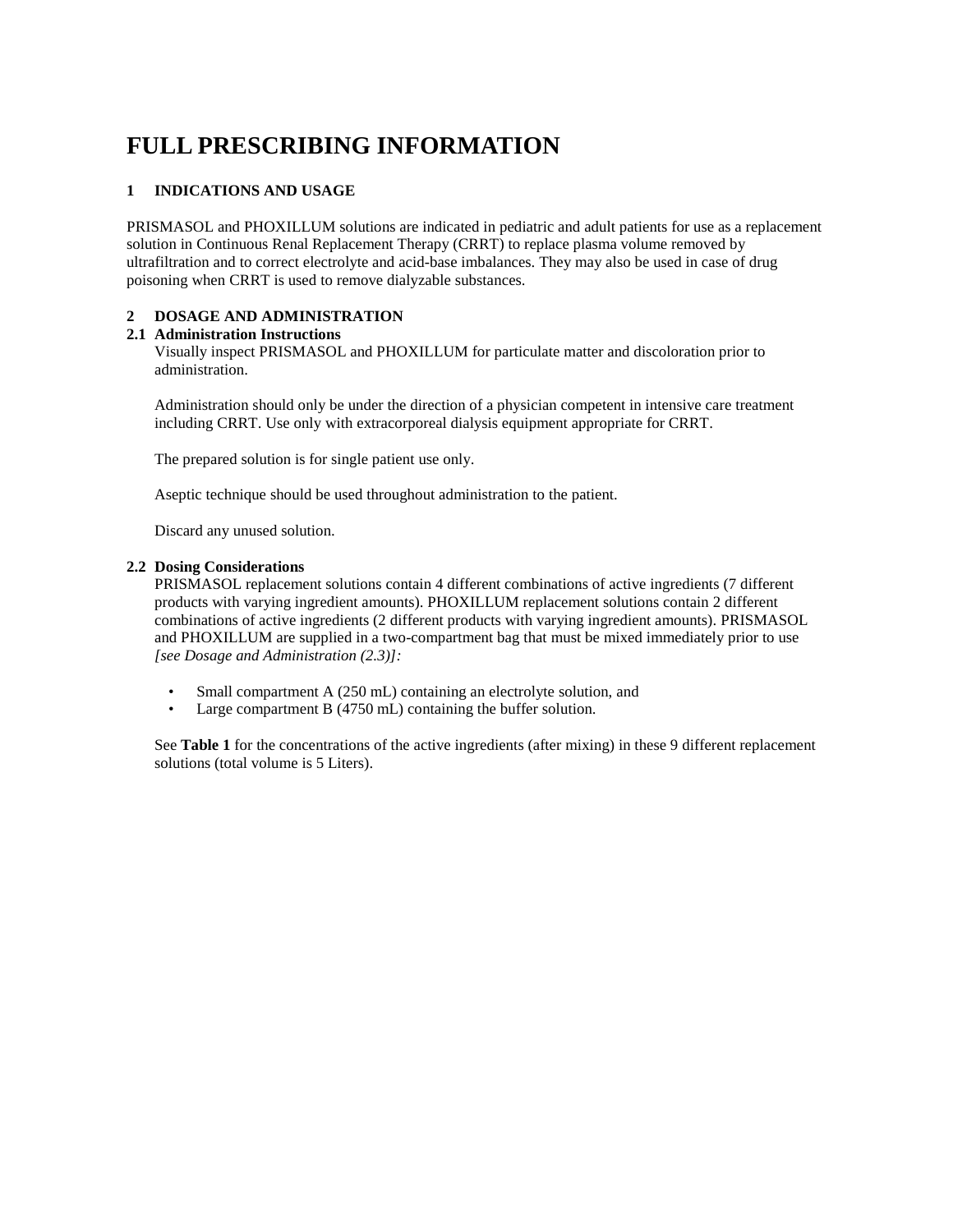|                                        | $Ca2+$<br>mEq/L                        | HCO <sub>3</sub><br>mEq/L | $K^+$<br>mEq/L | $\mathbf{M}\mathbf{g}^{2+}$<br>mEq/L | $Na+$<br>mEq/L | HPO <sub>4</sub> <sup>2</sup><br>mmol/L | $Cl^{\cdot}$<br>mEq/L | Lactate<br>mEq/L | <b>Dextrose</b><br>mg/dL | <b>Osmolarity</b><br>mOsm/L |
|----------------------------------------|----------------------------------------|---------------------------|----------------|--------------------------------------|----------------|-----------------------------------------|-----------------------|------------------|--------------------------|-----------------------------|
|                                        | <b>PRISMASOL Replacement Solutions</b> |                           |                |                                      |                |                                         |                       |                  |                          |                             |
| <b>BGK0/2.5</b>                        | 2.5                                    | 32                        | $\Omega$       | 1.5                                  | 140            | $\Omega$                                | 109                   | 3                | 100                      | 292                         |
| <b>BGK4/2.5</b>                        | 2.5                                    | 32                        | $\overline{4}$ | 1.5                                  | 140            | $\theta$                                | 113                   | 3                | 100                      | 300                         |
| <b>BGK2/3.5</b>                        | 3.5                                    | 32                        | 2              |                                      | 140            | $\Omega$                                | 111.5                 | 3                | 100                      | 296                         |
| BGK2/0                                 | $\overline{0}$                         | 32                        | $\overline{2}$ |                                      | 140            | $\Omega$                                | 108                   | 3                | 100                      | 291                         |
| <b>B22GK4/0</b>                        | $\overline{0}$                         | 22                        | 4              | 1.5                                  | 140            | $\Omega$                                | 120.5                 | 3                | 100                      | 296                         |
| BGK4/0/1.2                             | $\Omega$                               | 32                        | $\overline{4}$ | 1.2                                  | 140            | $\Omega$                                | 110.2                 | 3                | 100                      | 295                         |
| BK0/0/1.2                              | $\theta$                               | 32                        | $\theta$       | 1.2                                  | 140            | $\Omega$                                | 106.2                 | 3                | $\theta$                 | 282                         |
| <b>PHOXILLUM Replacement Solutions</b> |                                        |                           |                |                                      |                |                                         |                       |                  |                          |                             |
| BK4/2.5                                | 2.5                                    | 32                        | 4              | 1.5                                  | 140            |                                         | 114.5                 | $\overline{0}$   | $\Omega$                 | 294                         |
| <b>B22K4/0</b>                         | $\overline{0}$                         | 22                        | 4              | 1.5                                  | 140            |                                         | 122                   | $\theta$         | $\overline{0}$           | 290                         |

**Table 1: Concentrations of Active Ingredients in the 7 PRISMASOL and 2 PHOXILLUM Replacement Solutions after Mixing** 

 $Ca^{2+} =$  calcium,  $HCO_3 =$  bicarbonate,  $K^+ =$  potassium,  $Mg^{2+} =$  magnesium,  $Na^+ =$  sodium,  $HPO_4^{2-} =$  phosphate, Cl-= chloride; osmolarity is estimated

The mode of therapy, solute formulation, flow rates, and length of PRISMASOL and PHOXILLUM replacement therapy in CRRT should be established by a physician based on the patient's clinical condition, blood concentration of phosphate and other electrolytes, acid-base and glucose balance. Administer either PRISMASOL or PHOXILLUM into the extracorporeal circuit:

- Before (pre-dilution) the hemofilter or hemodiafilter,
- After (post-dilution) the hemofilter or hemodiafilter, or
- Before and after the hemofilter or hemodiafilter.

# **2.3 Preparing the Solution**

Use only if the overwrap is not damaged, all seals are intact, peel seal is not broken, and the solution is clear.

The solution may be warmed to 37°C/98.6°F prior to removing the overwrap to enhance patient comfort. However, only dry heat should be used. Solutions should not be heated in water or in a microwave oven. After heating, verify that the solution remains clear and contains no particulate matter.

The solutions are supplied in two different two-compartment bags made of polyolefin with a peel seal separating compartment A and B (**see Figure 1**).

Follow the instructions below when connecting the solution bags for correct use of the access ports.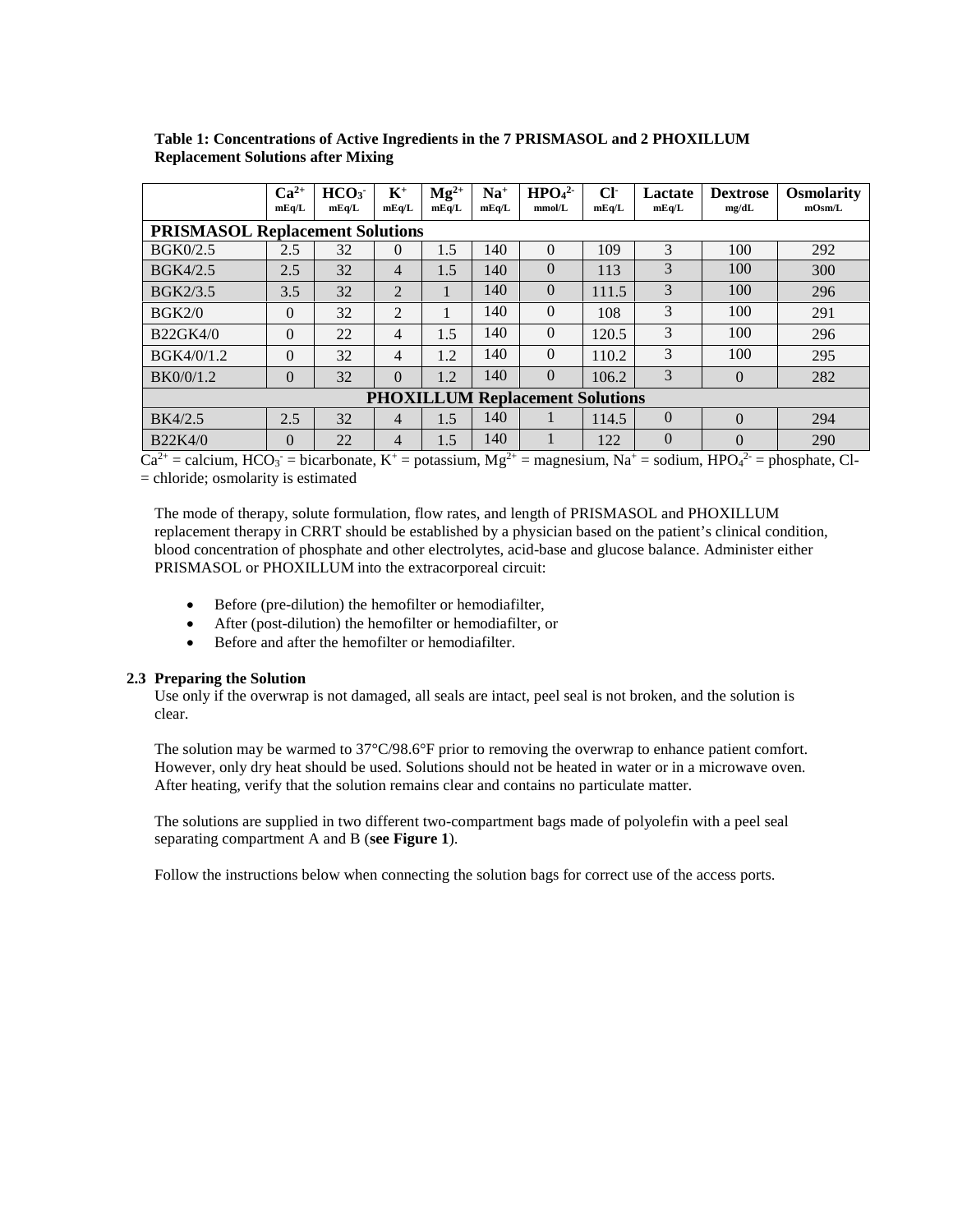# **Instructions for preparing solutions supplied in a two-compartment, polyolefin bag with a peel seal:**

**Figure 1** 



| Figure 2<br>1.<br>∦₩                                                               | <b>Step 1</b> Immediately before use, remove the overwrap from the bag and mix<br>the solutions in the two different compartments. After removing the overwrap,<br>inspect the bag for leakage by pressing firmly on the bag. Discard the bag if any<br>leakage is detected since sterility cannot be assured. As soon as the overwrap is<br>removed, the reconstitution of compartments A and B should be done and the<br>mixed solution should be used immediately.<br>After removal of the overwrap, the solution is stable for 24 hours including the<br>duration of the treatment.<br>Hold the small compartment with both hands and squeeze it until an opening is<br>created in the peel seal. (See Figure 2 beside) |
|------------------------------------------------------------------------------------|-----------------------------------------------------------------------------------------------------------------------------------------------------------------------------------------------------------------------------------------------------------------------------------------------------------------------------------------------------------------------------------------------------------------------------------------------------------------------------------------------------------------------------------------------------------------------------------------------------------------------------------------------------------------------------------------------------------------------------|
| Figure 3<br>$\overline{2}$ .                                                       | Squeeze with both hands on the large compartment until the peel seal<br>Step 2<br>between the two compartments is entirely open. Shake gently to mix. (See<br>Figure 3 beside)<br>The solution is now ready to use and the bag can be hung on the equipment.                                                                                                                                                                                                                                                                                                                                                                                                                                                                |
| Figure 4a<br>3a<br>$\overline{1}$ $\overline{2}$ TWIS<br>PUSH<br>Luer<br>Connector | Step 3 The replacement line may be connected to the bag through either of the<br>luer connector or the injection connector (spike connector).<br>Step 3a The luer connector is a needle-less and swabbable connector. Remove<br>the cap with a twist and pull motion, and connect the male luer lock on the<br>replacement line to the female luer receptor on the bag. (See Figure 4a beside)<br>Ensure that the connection is fully seated and tighten. The connector is now<br>open. Verify that the fluid is flowing freely during use.<br>When the replacement line is disconnected from the luer connector, the<br>connector will close and the flow of the solution will stop.                                       |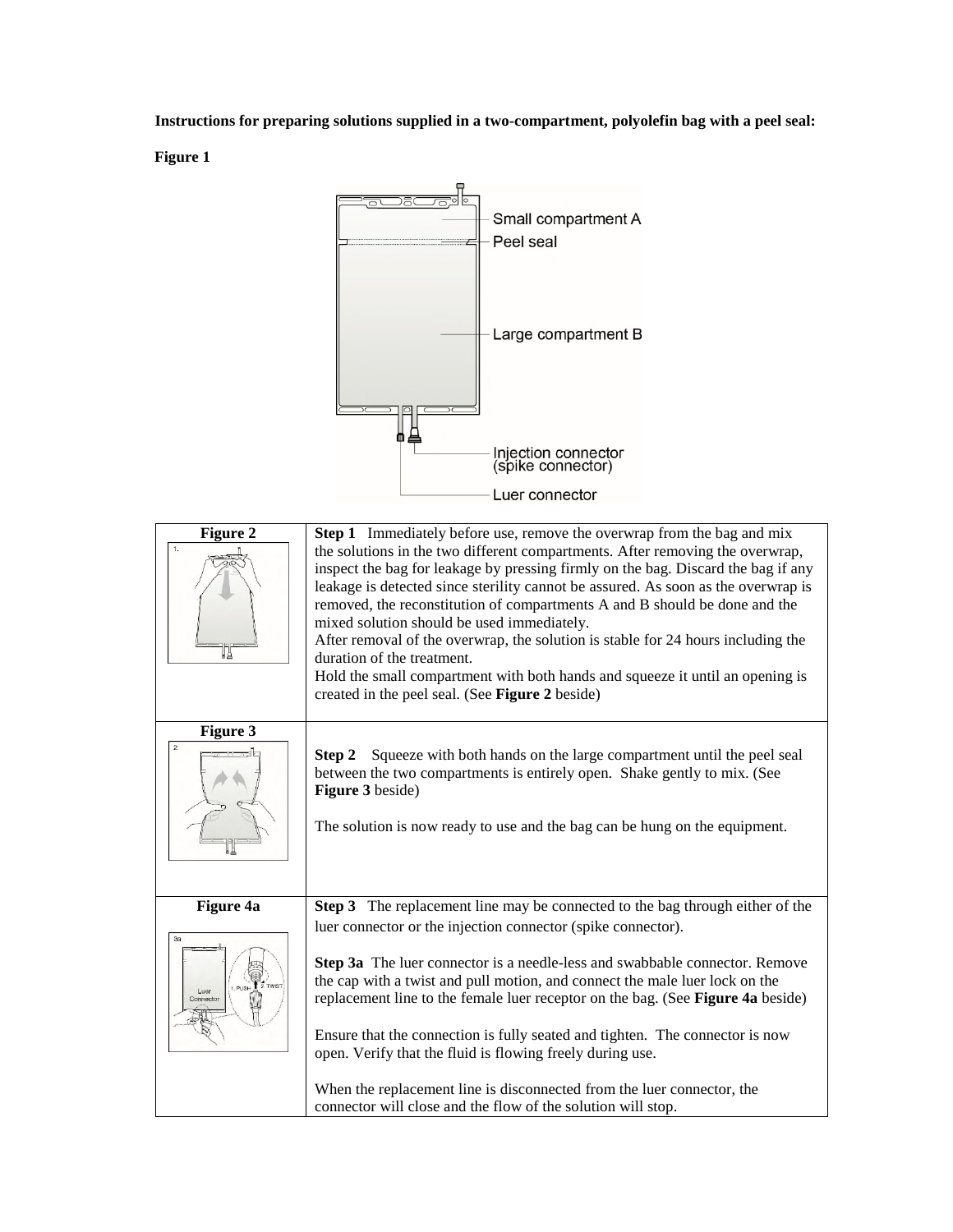

**Step 3b** If the injection connector (spike connector) is used, first remove the snap-off cap. Then introduce the replacement line spike through the rubber septum of the bag connector. (See **Figure 4b** beside)

Ensure that the spike is fully inserted and verify that the fluid is flowing freely during use.

# **2.4 Adding Drugs to the Solutions**

After mixing, additional drugs may be added to the bag via injection connector (spike connector) in large compartment B. In general, administer drugs other than phosphate through a different access line.

When introducing drugs, use aseptic techniques and mix thoroughly prior to connecting the solution bag to the extracorporeal circuit.

Do not use if there is a color change and/or the appearance of precipitates, insoluble complexes or crystals after addition of medication.

Phosphate: Up to 1.2 mmol/L of phosphate can be added to the bag as potassium phosphate or sodium phosphate. The total potassium concentration of PRISMASOL solution should not exceed 4 mEq/L. Use sodium phosphate to add phosphate if the total potassium concentration in PRISMASOL solution is 4 mEq/L.

# **PHOXILLUM Solutions:**

*Phosphate:* Phosphate up to 0.2 mmol/L may be added to the solution. Use sodium phosphate if adding phosphate to bag. The total phosphate concentration should not exceed 1.2 mmol/L.

# **3 DOSAGE FORMS AND STRENGTHS**

See **Table 1** for the concentrations of the active ingredients (after mixing) in these 9 different replacement solutions *[see Dosage and Administration (2.2)].*

#### **4 CONTRAINDICATIONS**

PHOXILLUM and PRISMASOL replacement solutions are contraindicated in patients with known hypersensitivities to these products.

# **5 WARNINGS AND PRECAUTIONS**

#### **5.1 Electrolyte and Volume Abnormalities**

PHOXILLUM and PRISMASOL solutions can affect electrolytes and volume and may result in hyperkalemia or hyperphosphatemia. Monitor hemodynamic status and fluid inputs and outputs, potassium, phosphorous, calcium, other electrolytes and acid-base balance throughout the procedure. Abnormalities may be corrected by changing the formulation of replacement solution and/or dialysate, supplementation, or adjusting flow rates appropriately [*see Dosage and Administration (2)*].

PHOXILLUM replacement solutions contain hydrogen phosphate, a weak acid that may increase the risk of metabolic acidosis.

#### **5.2 Blood Glucose Abnormalities**

The use of PRISMASOL and PHOXILLUM replacement solutions can affect blood glucose levels resulting in hypo- or hyper-glycemia depending upon the dextrose content of the replacement solution. Monitor blood glucose levels regularly. Patients may require initiation of or modification of antidiabetic therapy or othercorrective measures during treatment.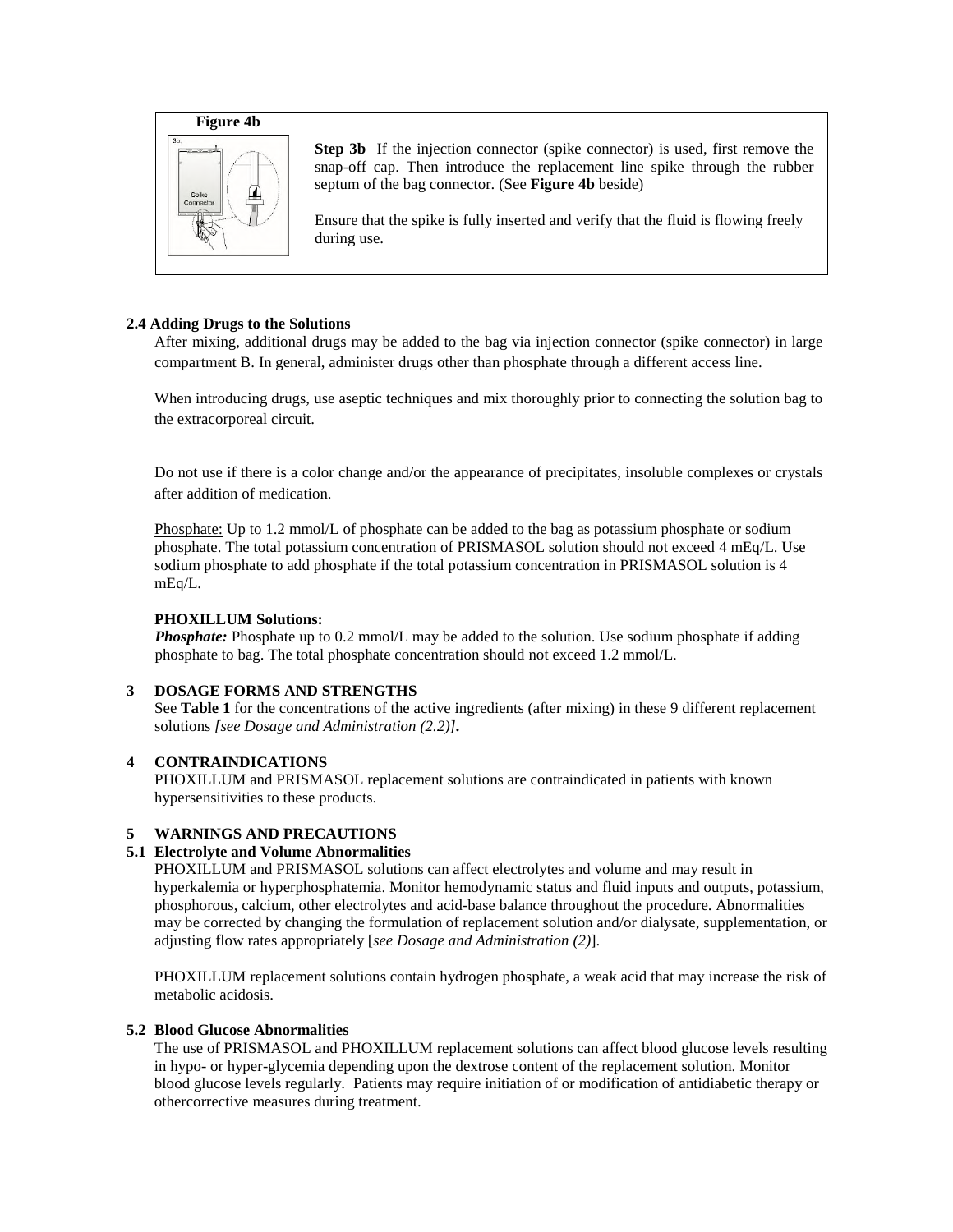# **6 ADVERSE REACTIONS**

The following adverse reactions have been identified during postapproval use with these or other similar products and therefore may occur with use of PHOXILLUM or PRISMASOL. Because these reactions are reported voluntarily from a population of uncertain size, it is not always possible to reliably estimate their frequency or establish a causal relationship to drug exposure.

- Metabolic acidosis
- Hypotension
- Acid-base disorders
- Electrolyte imbalance including calcium ionized increased (reported in PRISMASOL solutions containing calcium), hyperphosphatemia, and hypophosphatemia
- Fluid imbalance

# **7 DRUG INTERACTIONS**

As with the use of other replacement solutions, blood concentrations of dialyzable drugs may be reduced by CRRT due to their removal by the hemofilter or hemodiafilter. The blood concentrations of certain drugs may need to be monitored and appropriate therapy implemented to correct for removal during treatment.

#### **7.1 Citrate**

When used as an anticoagulant, citrate contributes to the overall buffer load and can reduce plasma calcium levels. Select the PRISMASOL/PHOXILLUM formulation(s) accordingly.

# **8 USE IN SPECIFIC POPULATIONS**

#### **8.1 Pregnancy**

#### Risk Summary

PRISMASOL and PHOXILLUM are pharmacologically inactive solutions. While there are no adequate and well controlled studies in pregnant women, appropriate administration of PRISMASOL and PHOXILLUM solutions with monitoring of fluid, electrolyte, acid-base and glucose balance, is not expected to cause fetal harm. Animal reproduction studies have not been conducted with PRISMASOL and PHOXILLUM solutions.

The estimated background risk of major birth defects and miscarriage for the indicated population are unknown. All pregnancies have a background risk of birth defect, loss or other adverse outcomes. In the U.S. general population, the estimated background risk of major birth defects and miscarriage in clinically recognized pregnancies is 2 to 4% and 15 to 20%, respectively.

#### Clinical Considerations

Maintenance of normal acid-base balance is important for fetal well-being.

## **8.2 Lactation**

#### Risk Summary

The components of PRISMASOL and PHOXILLUM solutions are excreted in human milk. Appropriate administration of PRISMASOL and PHOXILLUM solutions with monitoring of fluid, electrolyte, acidbase and glucose balance, is not expected to harm a nursing infant.

#### **8.4 Pediatric Use**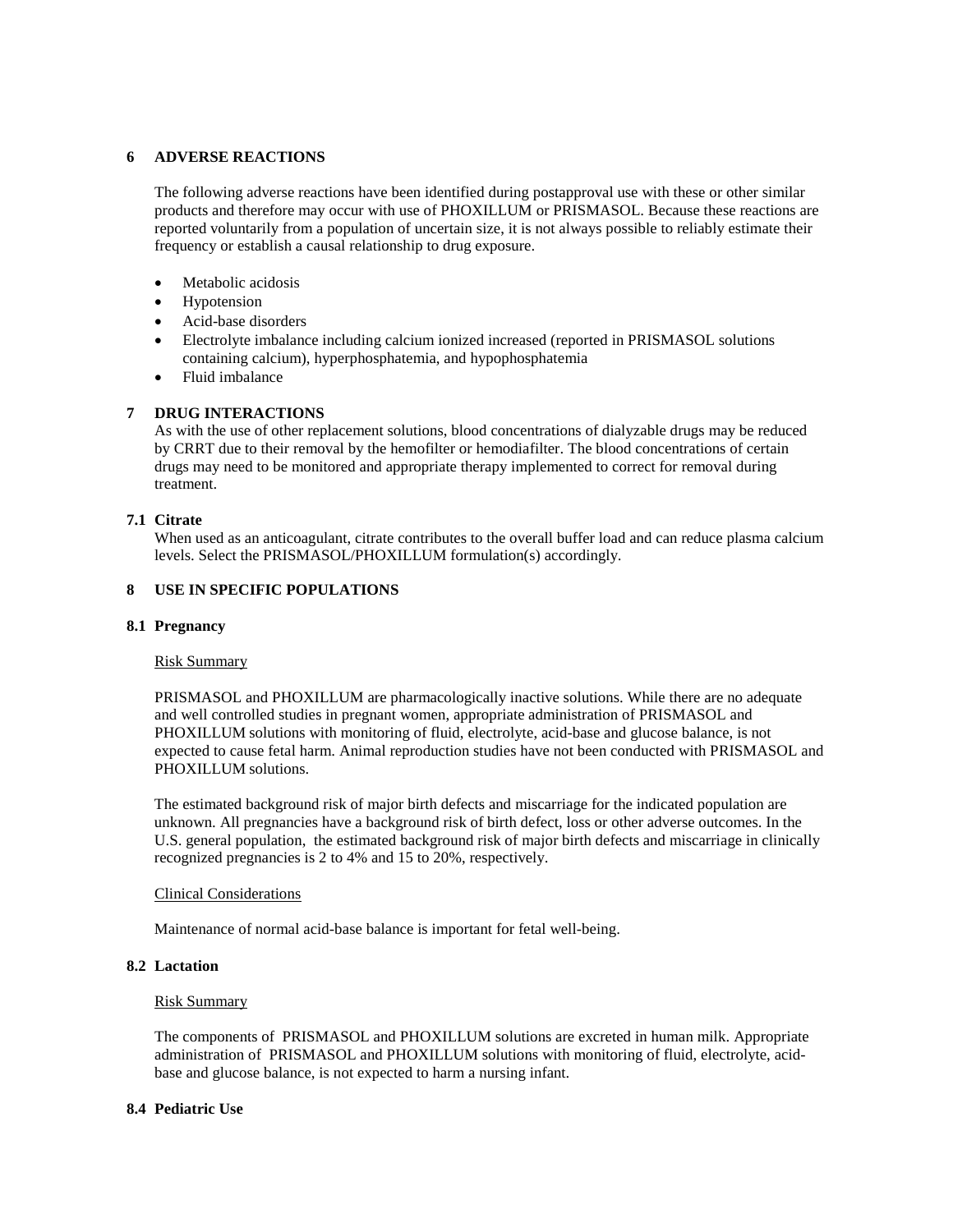Safety and effectiveness have been established based on published clinical data of CRRT replacement solutions with compositions similar to PRISMASOL and PHOXILLUM used in adults and two hemofiltration studies in pediatric patients, including a study of newborns to 17 years old.

# **8.5 Geriatric Use**

The experience with PRISMASOL and PHOXILLUM solutions in geriatric patients has not identified novel concerns.

# **11 DESCRIPTION**

PRISMASOL and PHOXILLUM solutions are clear, sterile, free of bacterial endotoxins and contain no bacteriostatic or antimicrobial agents. These solutions are used in Continuous Renal Replacement Therapies (CRRT) as a replacement solution in hemofiltration and hemodiafiltration. Depending on the product (see **Table 2**), the two compartments contain:

Calcium chloride, USP, is chemically designated calcium chloride dihydrate (CaCl<sub>2</sub> •  $2H_2O$ ). Magnesium chloride, USP, is chemically designated magnesium chloride hexahydrate (MgCl<sub>2</sub> •  $6H_2O$ ). Sodium chloride, USP, is chemically designated NaCl.

Potassium chloride, USP, is chemically designated KCl.

Sodium bicarbonate, USP, is chemically designated NaHCO<sub>3</sub>.

Dextrose, USP, is chemically designated D-Glucose anhydrous  $(C_6H_{12}O_6)$  or D-Glucose monohydrate  $(C_6H_{12}O_6 \bullet H_2O).$ 

Lactic acid, USP, is chemically designated CH<sub>3</sub>CH(OH)COOH.

Dibasic sodium phosphate, USP, is chemically designated as disodium hydrogen phosphate, dihydrate  $(Na<sub>2</sub>HPO<sub>4</sub> \cdot 2H<sub>2</sub>O)$ 

| Compartment $A(g/L)$                                                                                                            | Compartment $B(g/L)$                                |                |                           |                       |                              |                                                    |
|---------------------------------------------------------------------------------------------------------------------------------|-----------------------------------------------------|----------------|---------------------------|-----------------------|------------------------------|----------------------------------------------------|
| Calcium<br><b>Magnesium</b><br><b>Chloride</b><br><b>Chloride</b><br>$\bullet$ 2H <sub>2</sub> O<br>$\bullet$ 6H <sub>2</sub> O | <b>Dextrose</b><br>anhydrous<br>las<br>monohydrate) | Lactic<br>Acid | Sodium<br><b>Chloride</b> | Sodium<br>bicarbonate | Potassium<br><b>Chloride</b> | Sodium<br>Phosphate<br>$\bullet$ 2H <sub>2</sub> O |

**Table 2 – Compartment Composition (Before Mixing)** 

| <b>BGK 0/2.5</b>           | 3.68 | 3.05 | 20(22) | 5.40 | 6.46 | 3.09 | 0        | $\mathbf{0}$ |
|----------------------------|------|------|--------|------|------|------|----------|--------------|
| <b>BGK 4/2.5</b>           | 3.68 | 3.05 | 20(22) | 5.40 | 6.46 | 3.09 | 0.314    | $\mathbf{0}$ |
| <b>BGK 2/3.5</b>           | 5.15 | 2.03 | 20(22) | 5.40 | 6.46 | 3.09 | 0.157    | $\mathbf{0}$ |
| <b>BGK 2/0</b>             | 0    | 2.03 | 20(22) | 5.40 | 6.46 | 3.09 | 0.157    | $\mathbf{0}$ |
| <b>B22GK4/0</b>            | 0    | 3.05 | 20(22) | 5.40 | 7.07 | 2.21 | 0.314    | $\mathbf{0}$ |
| BK 0/0/1.2                 | 0    | 2.44 | 0(0)   | 5.40 | 6.46 | 3.09 | $\Omega$ | $\mathbf{0}$ |
| <b>BGK 4/0/1.2</b>         | 0    | 2.44 | 20(22) | 5.40 | 6.46 | 3.09 | 0.314    | $\mathbf{0}$ |
| <b>PHOXILLUM SOLUTIONS</b> |      |      |        |      |      |      |          |              |

**PRISMASOL SOLUTIONS** 

The pH of the final solution is in the range of 7.0 to 8.5.

# **12 CLINICAL PHARMACOLOGY**

# **12.1 Mechanism of Action**

PRISMASOL and PHOXILLUM solutions are pharmacologically inactive. The electrolyte concentrations in the solutions are chosen to restore plasma levels to clinically desired concentrations or maintain plasma

**BK 4/2.5** 3.68 3.05 0 (0) 0 6.34 3.09 0.314 0.187 **B22K 4/0** 0 0 3.05 0 00 0 6.95 2.21 0.314 0.187